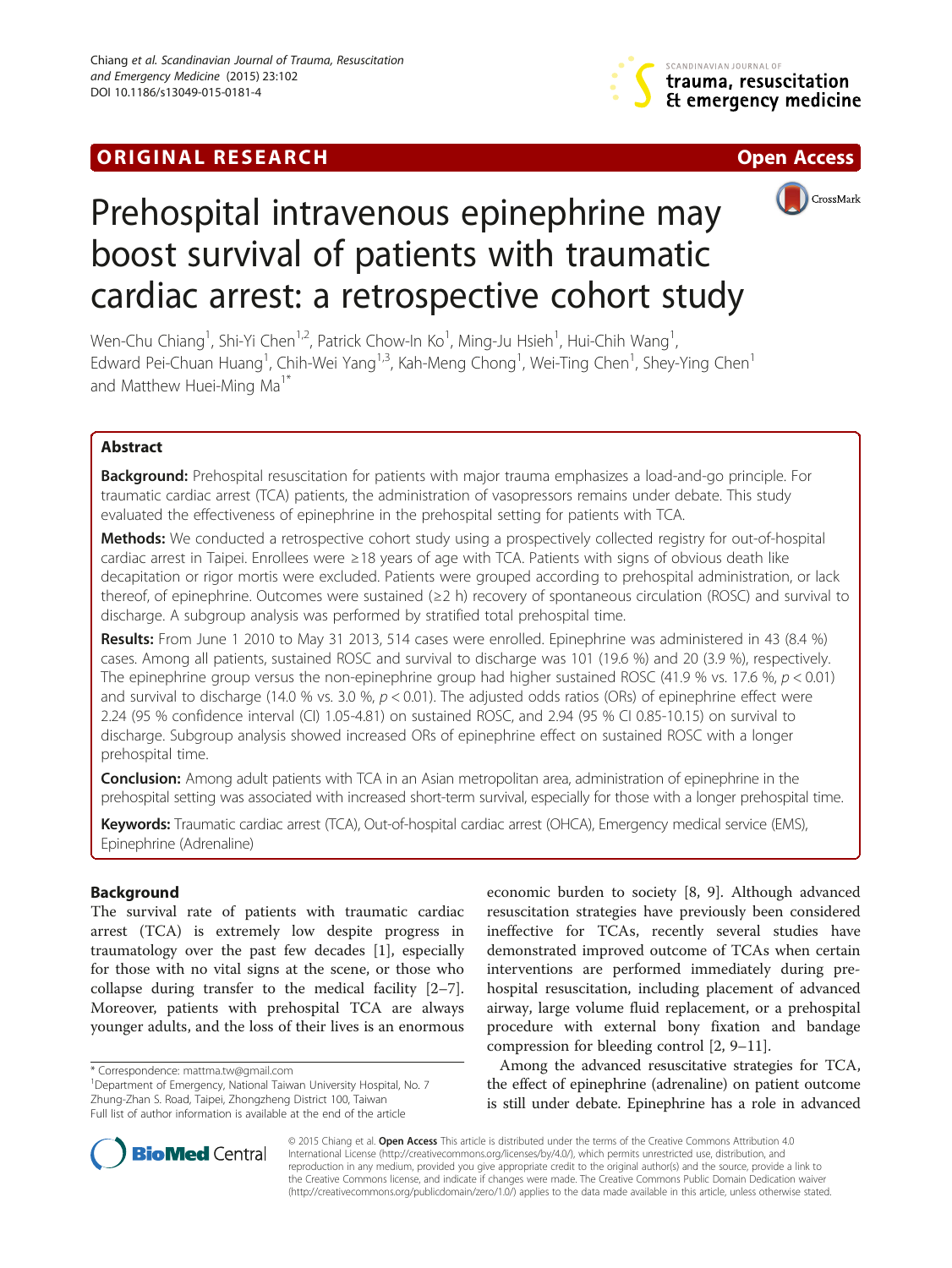life support because it acts as a vasoconstrictor through both alpha-adrenoreceptors and beta-adrenoreceptors, leading to better outcome, as evidenced in animal studies, by increasing coronary perfusion and cerebral blood flow. Although a previous study using an animal model with uncontrolled hemorrhagic shock linked the use of epinephrine to worse outcomes compared to high-volume fluid resuscitation [\[12\]](#page-6-0), a recent report supported the use of vasopressors in "buying time" for definitive treatment for uncontrolled hemorrhagic shock in rats [[13](#page-6-0)]. Regarding human subjects, prehospital administration of epinephrine during cardiopulmonary resuscitation (CPR) in non-traumatic out-of-hospital cardiac arrest (OHCA) has been shown to induce improved return of spontaneous circulation (ROSC) ratio and short-term survival, but point towards either no benefit or even harm of this drug for long-term survival or functional recovery [\[9](#page-6-0), [13](#page-6-0)–[19](#page-6-0)]. However, a recent report in patients with non-shockable cardiac arrest in hospital, demonstrated that earlier administration of epinephrine was associated with a higher probability of ROSC, survival in hospital, and neurologically intact survival [[20](#page-6-0)].

Although results from animal studies showed the potential benefit of vasopressors in hemorrhagic shock [\[13\]](#page-6-0), and a human study found that the deficiency of vasopressin and epinephrine may contribute to intractable shock following trauma [[10](#page-6-0)], there is little data focusing on the clinical outcome of patients with out-of-hospital TCA who received administration of epinephrine. To elucidate this issue, we conducted a study to evaluate the effectiveness of administration of intravenous epinephrine for patients with TCA in the prehospital setting.

#### Material and methods

## Study design and setting

We conducted a retrospective cohort study using a prospectively collected Utstein-based registry system for patients with OHCA from a Taipei emergency medical service (EMS) to study the effectiveness of intravenous epinephrine for TCA and its influence among subgroups with different total prehospital times. The Utstein-based registry of Taipei EMS, which was initially developed for OHCA process quality assurance [[21](#page-6-0)], consisted of: dispatch records from the Taipei City Fire Department, modes and timing of prehospital care, patient demographics (age, sex), arrest characteristics (witness status, bystander cardiopulmonary resuscitation, initial rhythm on cardiac monitor), records of whether an automated external defibrillator was used, patient records from the EMS-receiving hospitals, and patient outcomes (prehospital ROSC, sustained ROSC ( $\geq 2$  h), survival to emergency department (ED)/intensive care unit (ICU) admission, survival to hospital discharge, and neurologic status on discharge) [\[22\]](#page-6-0).

Taipei City is a metropolitan area with a registered population of 2.65 million in 272  $km^2$  and up to 3.0 million including inflow daytime workers. The majority of the population is Taiwanese or Chinese. The metropolitan area is covered by a fire department–based basic life support plus defibrillator (BLS-D) system with early defibrillation capability. The service is provided by 45 ambulance teams staffed by 1020 emergency medical technicians (EMTs) who each completed at least 264 hours of training. From 2008 to 2010, the prehospital advanced life support (ALS) service covered three of the 12 administrative districts in Taipei; the coverage was extended to four of the 12 districts after 2010. The ALS service is staffed by 120 EMT paramedics who each completed, in accordance with the requirements of the Taiwan Department of Health, 1280 hours of training. The ALS providers are able and authorized to perform tracheal intubation as well as intravenous injections of medications (epinephrine, atropine, and amiodarone) for cardiac arrest. All incoming calls for EMS are processed by a central dispatch center staffed by dispatchers with 40 hours each of training in priority dispatch. For cases that originate from the catchment areas where ALS services are available, ALS services are activated in addition to BLS-D when predetermined ALS dispatch criteria are met.

#### Study population

Adult patients (≥18 years) with TCA that activated EMS between June 1 2010 and May 31 2013 were included in the study. TCA was defined as a cardiac arrest that was a consequence of a prior traumatic event. Patients would not have been transported to hospital and thus were excluded from the final analysis, if they had obvious signs of death like decapitation or rigor mortis.

## Ethical considerations

The study protocol was approved by the Institutional Review Board of National Taiwan University Hospital.

## Definition of exposure and outcome

Exposure was defined as the administration of intravenous epinephrine in the prehospital setting, whether that be at the scene of the trauma or during ambulance transport. Although the administration of intravenous epinephrine is required for all non-traumatic OHCAs in line with EMTs protocol, there are no strict rules in Taipei city for the administration of epinephrine in traumatic OHCAs under the consideration of the load-and-go principle. Therefore, the decision to give epinephrine or not in patients with TCA is primarily dependent on the clinical judgment of the EMTs.

Outcomes of this study were defined as sustained (≥2 h) ROSC and survival to hospital discharge. We also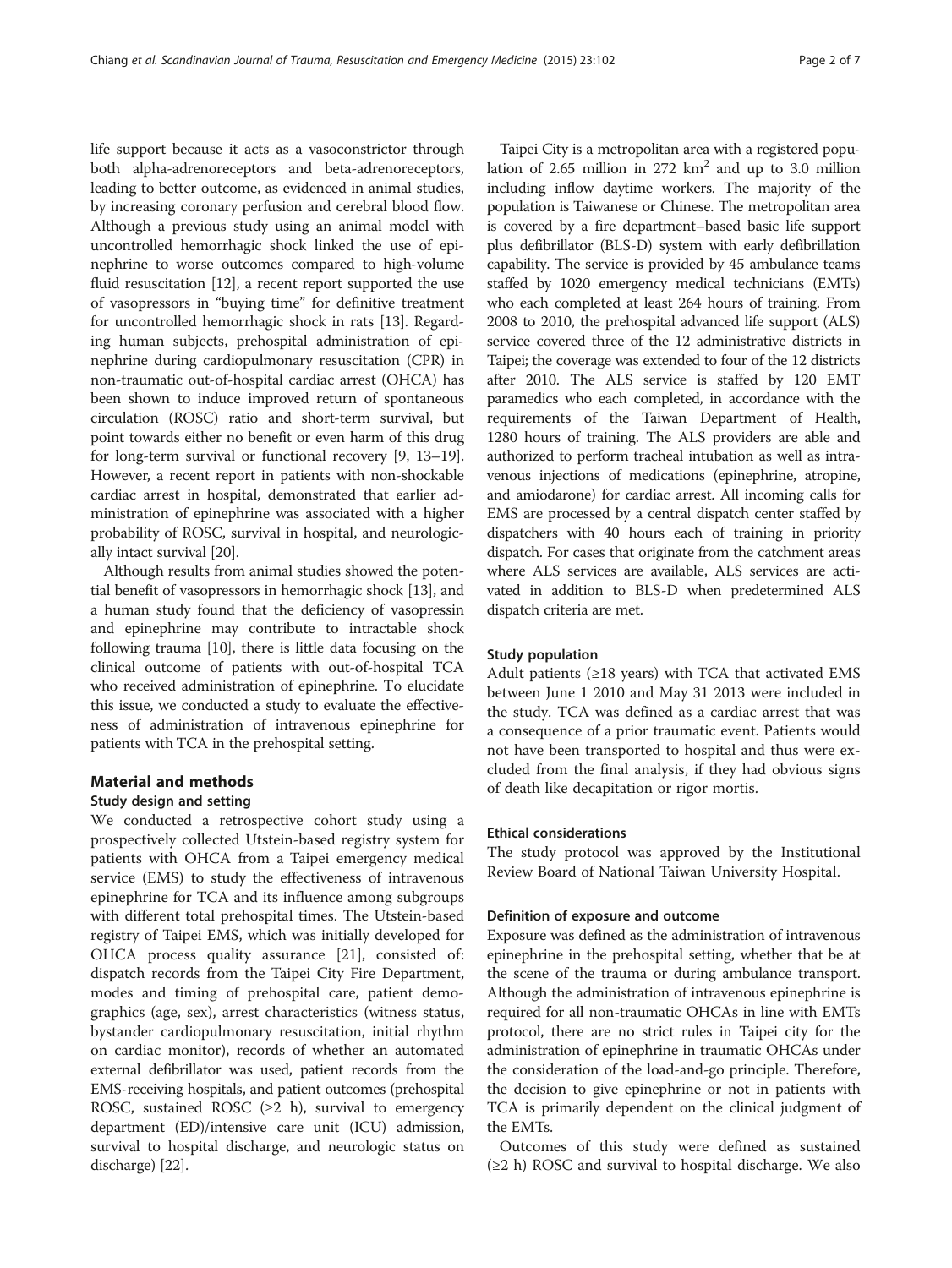explored the relationship between total prehospital time and the effectiveness of epinephrine on outcomes.

#### Statistical analyses

Data were entered in Excel (Microsoft, Redmond, WA, USA) and were subsequently processed and analyzed by SAS software version 9.3 (SAS Institute, Cary, NC, USA). Descriptive statistics of the population were given as counts, percentages, or median (Q1-Q3). We used non-parametric Mann–Whitney rank sum test to compare the differences of continuous variables and the chi-square test or Fisher exact test as appropriate to assess the associations between categorical variables and the outcomes. All variables showing a possible association with outcomes ( $p < 0.05$ ) were entered into the multivariate logistic regression analysis. Collinearity of covariates was assessed by the correlation coefficient. The model fitting was assessed by the Hosmer-Lemeshow goodness-offit test. Odds ratios (ORs) and 95 % confidence intervals (CIs) were calculated and two-tailed  $p$ -values of <0.05 were considered significant.

## Results

From June 1 2010 to May 31 2013, there were 764 patients with TCA managed by the Taipei EMS. After excluding cases according to pre-specified criteria ( $n = 250$ ), 514 adult cases were enrolled in the final analysis, 43 of whom received administration of intravenous epinephrine, and 471 of whom did not. Figure 1 provides an overview of TCAs evaluated during the study period.

Comparisons of demographic data and outcomes of eligible patients stratified by administration, or lack thereof, of epinephrine are shown in Table [1.](#page-3-0) Although the study was a retrospective design, the Utstein registry database was prospectively collected by EMS personnel, with regularly monitored data quality. Thus, among all variables and outcome included in the analyses, the missing rates were 0 % (most of them) to 2.6 % (variable of "total prehospital time"). There were no significant differences between the epinephrine group and nonepinephrine group regarding sex, age, administration of bystander CPR, EMS response time, EMS transport time, and destination hospital. However, the EMS scene time was longer, and the percentages of unwitnessed status, presenting shockable rhythm, mechanism by non-blunt trauma, and application of advanced airway (i.e. laryngeal mask airway or tracheal intubation) were greater in the epinephrine group than in the nonepinephrine group in univariate analysis.

Longer scene times in the epinephrine group were likely due to the time consumed for establishment of intravenous route or tracheal intubation by paramedics. More advanced airway support in the epinephrine group was because in our EMS only paramedics were authorized to perform tracheal intubation as well as intravenous injections of epinephrine. The reason for higher ratios of presenting shockable rhythm and mechanism by non-blunt trauma in the epinephrine group was

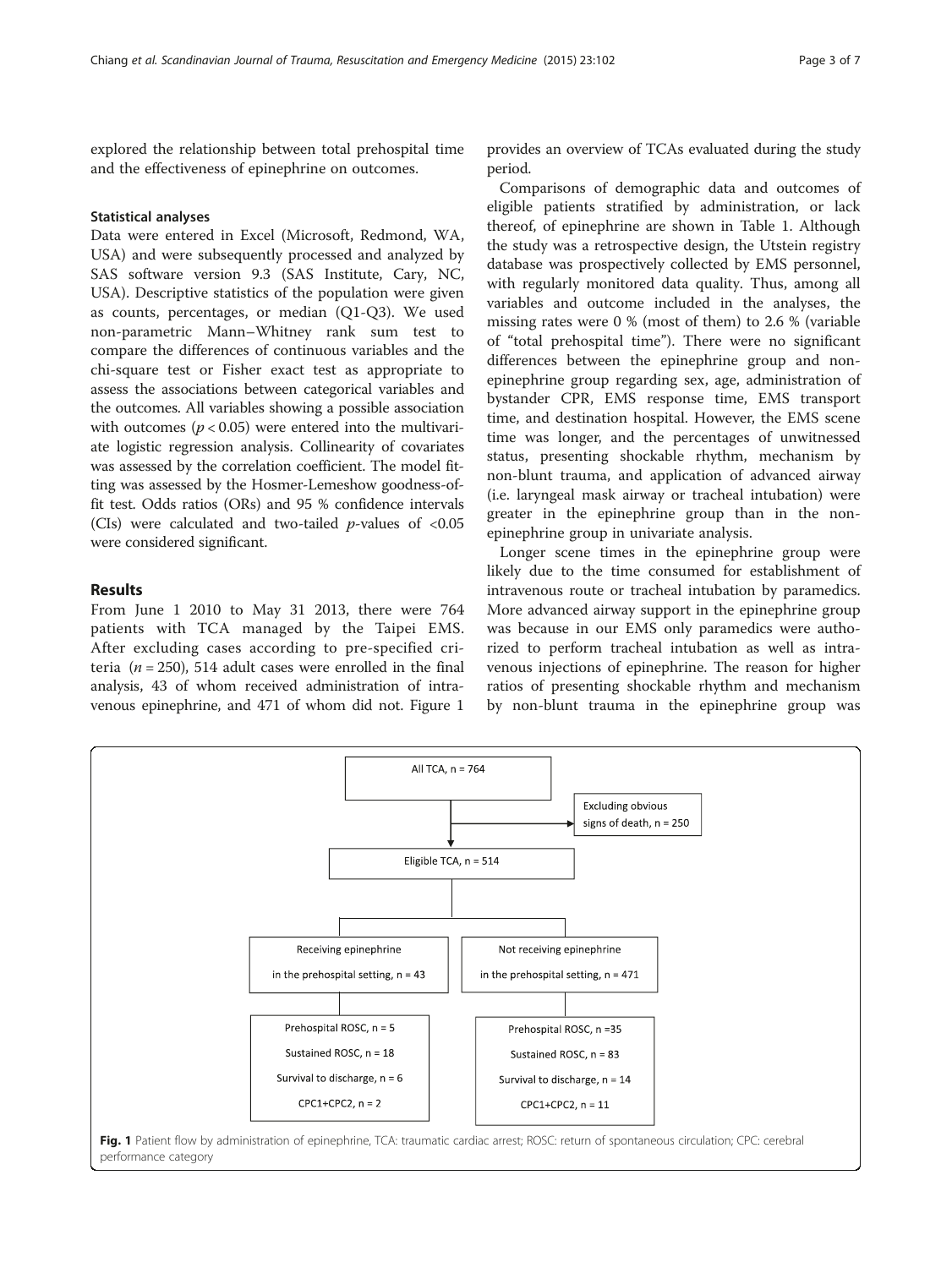| Characteristics                                       | All TCA             | Epinephrine group | Non-epinephrine group | $p$ -value |
|-------------------------------------------------------|---------------------|-------------------|-----------------------|------------|
| Number of cases                                       | 514                 | 43                | 471                   |            |
| Patient characteristics: (n (%); age: median (Q1-Q3)) |                     |                   |                       |            |
| Gender-male                                           | 348 (67.7 %)        | 27 (62.8 %)       | 321 (68.2 %)          | 0.50       |
| Age, median (Q1-Q3)                                   | 48.0 (30.0-64.0)    | 46.0 (35.0-75.0)  | 48.0 (30.0-63.0)      | 0.36       |
| Witnessed                                             | 194 (37.7 %)        | 8 (18.6 %)        | 186 (39.5 %)          | < 0.01     |
| <b>Bystander CPR</b>                                  | 110 (21.4 %)        | 13 (30.2 %)       | 97 (20.6 %)           | 0.17       |
| Shockable rhythm                                      | 24 (4.7 %)          | 5(11.6%)          | 19 (4.0 %)            | 0.04       |
| Blunt injury                                          | 388 (75.5 %)        | 11 (25.6 %)       | 377 (80.0 %)          | < 0.01     |
| EMS variable: (time: median $(Q1-Q3)$ ; n $(\%)$ )    |                     |                   |                       |            |
| Response time                                         | $5.0(4.0-6.0)$      | $5.0(4.0 - 7.0)$  | $5.0(4.0-6.0)$        | 0.07       |
| Scene time                                            | $11.0 (8.0 - 14.0)$ | 14.0 (12.0-17.0)  | $11.0$ $(8.0 - 14.0)$ | < 0.01     |
| Transport time                                        | $3.0(2.0 - 5.0)$    | $3.0(2.0-5.0)$    | $3.0(2.0-5.0)$        | 0.23       |
| Total prehospital time                                | 20.0 (16.0-25.0)    | 23.0 (20.0-29.0)  | 20.0 (16.0-25.0)      | < 0.01     |
| Advance airway                                        | 124 (24.1 %)        | 32 (74.4 %)       | 92 (19.5 %)           | < 0.01     |
| Destination at trauma center                          | 349 (67.9 %)        | 26 (60.5 %)       | 323 (68.6 %)          | 0.31       |
| Patient outcomes: n (%)                               |                     |                   |                       |            |
| Prehospital ROSC                                      | 40 (7.8 %)          | 5(11.6%)          | 35 (7.4 %)            | 0.37       |
| Sustained ROSC                                        | 101 (19.6 %)        | 18 (41.9 %)       | 83 (17.6 %)           | < 0.01     |
| Survival to discharge                                 | 20 (3.9 %)          | 6 (14.0 %)        | 14 (3.0 %)            | < 0.01     |
| CPC-1 & CPC-2                                         | 12 (2.3 %)          | 2(4.7%)           | 11 $(2.3 %)$          | 0.30       |

<span id="page-3-0"></span>Table 1 Comparisons of demographic data and outcomes of enrolled patients with traumatic cardiac arrest between epinephrine group and non-epinephrine group

TCA traumatic cardiac arrest, EMS emergency medical service, CPR cardiopulmonary resuscitation, ROSC return of spontaneous circulation, CPC cerebral performance category

uncertain. A maybe explanation was that EMT selectively administrated epinephrine among patients with more likelihood of survival according to their subjective feelings. However, correlation coefficients between receiving epinephrine and shockable rhythm, or epinephrine and non-blunt mechanism were 0.049 and 0.362, respectively. Low correlation coefficients indicated the administration of epinephrine was not severely biased by self-fulfilling prophecy of EMTs toward the patients with traumatic cardiac arrest.

The outcome of sustained ROSC  $(≥2 h)$  was significantly better in the epinephrine group versus the nonepinephrine group (41.9 % vs. 17.6 %,  $p < 0.01$ ). The percentage of survival to discharge was also higher in the epinephrine group versus the non-epinephrine group (14.0 % vs. 3.0 %,  $p < 0.01$ ). Favorable neurological status at one month defined by cerebral performance category (CPC) level 1 and level 2 did not differ between the two groups. Associations between variables and outcome (sustained ROSC) were assessed by unadjusted ORs of univariate analyses and adjusted ORs of unconditional logistic regression analysis, as shown in Table [2.](#page-4-0) Prehospital administration of intravenous epinephrine for patients with TCA resulted in significant improvement in the achievement of sustained ROSC (OR 2.24; 95 % CI:

1.05–4.81) after adjustment in the final model. The adjusted ORs of epinephrine effect was 2.94 (95 % CI 0.85–10.15) on survival to discharge, as shown in final model in Table [3](#page-4-0). Hosmer-Lemeshow goodness-of-fit test shows a satisfactory model fitting  $(p = 0.07$  for model of sustained ROSC and  $p = 0.42$  for model of survival to discharge). For those who received prehospital administration of epinephrine, stratification analysis showed that the longer the total prehospital time, the more significant the positive effect of epinephrine on sustained ROSC, as illustrated in Fig. [2.](#page-5-0)

## **Discussion**

In our study, we found a strong positive association between receiving intravenous epinephrine in the prehospital setting and improved survival in patients with TCA. This positive association remained consistent after multivariate analyses, and was more significant in a subgroup with longer total prehospital time. To the best of our knowledge, this association has not been widely investigated before. Our study suggests that use of vasopressors for TCAs in the prehospital setting is beneficial.

In the past, emergency physicians and trauma surgeons have not favored the use of vasopressors as the first line treatment in patients with major trauma,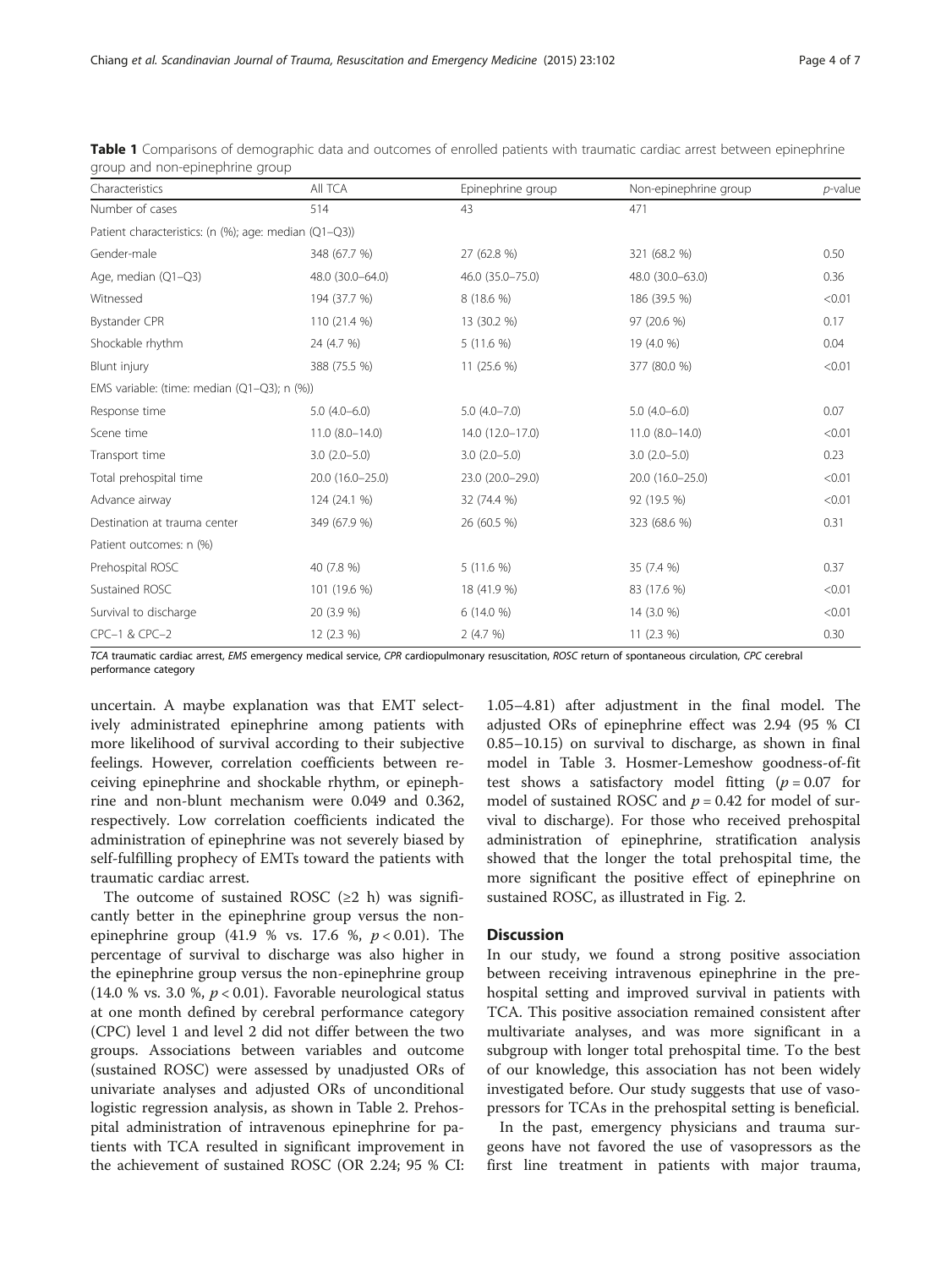| Characteristics                     | With sustained ROSC,<br>$n = 101$ | Without sustained ROSC,<br>$n = 413$ | $p$ -value | Unadjusted ORs<br>and 95 % CI | Adjusted ORs<br>and 95 % CI |
|-------------------------------------|-----------------------------------|--------------------------------------|------------|-------------------------------|-----------------------------|
| Gender-male, n (%)                  | 67 (66.3 %)                       | 281 (68.0 %)                         | 0.81       | $0.93(0.58 - 1.47)$           |                             |
| Age (median (Q1-Q3))                | 51.0 (35.0–69.5)                  | 46.0 (30.0-62.0)                     | 0.04       | $1.01(1.00 - 1.02)$           | $1.01(1.00-1.02)$           |
| EMS Time: (median (Q1-Q3))          |                                   |                                      |            |                               |                             |
| Response                            | $4.0(3.0-6.0)$                    | $5.0(4.0-6.0)$                       | 0.09       | $0.95(0.87 - 1.03)$           |                             |
| Scene                               | $12.0 (8.0 - 15.0)$               | $11.0$ $(8.0-14.0)$                  | 0.58       | $0.99(0.96 - 1.02)$           |                             |
| Transport                           | $3.0(2.0-4.0)$                    | $3.0(2.0-5.0)$                       | < 0.01     | $0.88(0.80 - 0.97)$           | $0.87(0.79 - 0.97)$         |
| Total prehospital time              | 19.0 (15.0-26.0)                  | 20.0 (16.0-25.0)                     | 0.21       | $0.98(0.95 - 1.01)$           |                             |
| Witness, n (%)                      | 45 (44.6 %)                       | 149 (36.1 %)                         | 0.14       | $1.42(0.92 - 2.21)$           |                             |
| Bystander CPR, n (%)                | 29 (28.7 %)                       | 81 (19.6 %)                          | 0.06       | $1.65(1.01 - 2.71)$           |                             |
| Shockable rhythm, n (%)             | 13 (12.9 %)                       | 11 $(2.7%)$                          | < 0.01     | 5.40 (2.34-12.45)             | 5.05 (2.09-12.21)           |
| Blunt injury, n (%)                 | 64 (63.4 %)                       | 324 (78.5 %)                         | < 0.01     | $0.48(0.30 - 0.76)$           | $0.66(0.38 - 1.13)$         |
| Advance airway, n (%)               | 32 (31.7 %)                       | 92 (22.3 %)                          | 0.05       | $1.62(1.00-2.61)$             |                             |
| Destination at trauma center, n (%) | 68 (67.3 %)                       | 281 (68.0 %)                         | 0.91       | $0.97(0.61 - 1.54)$           |                             |
| Epinephrine, n (%)                  | 18 (17.8 %)                       | 25(6.1%                              | < 0.01     | $3.37(1.76 - 6.45)$           | $2.24(1.05 - 4.81)$         |

<span id="page-4-0"></span>Table 2 Unadjusted odds ratios and adjusted odds ratios of administration of intravenous epinephrine on primary outcome (sustained ROSC for longer than 2 hours) among patients with traumatic cardiac arrest

TCA traumatic cardiac arrest, ROSC return of spontaneous circulation

because of the risk of increasing the amount of bleeding and of rebounded shock after bleeding has been controlled [[23\]](#page-6-0). Bleeding control and volume replacement is one of the major concepts of resuscitation for patients with major trauma in hospital. However, the concept has not been validated in patients with TCA in the prehospital setting. Patients with TCA at roadside have a limited numbers of EMTs to perform resuscitation, and an extremely short therapeutic window to regain the vital signs (i.e. the very first step to survive). The hemostasis

and vigorous fluid challenge at the scene is a timeconsuming job requiring considerable manpower. Administration of epinephrine might boost peripheral blood reserve to vital organs, and thus increase the chance of survival of TCA, as evidenced in our study. Lacking of nationwide registry for patients with trauma, we cannot exactly calculate the incidence of TCA, but the survival rates of TCA in our study (i.e. 19.6 % of sustained ROSC and 3.9 % of survival to discharge) were not lower comparing to previous literature [[2\]](#page-6-0).

Table 3 Unadjusted odds ratios and adjusted odds ratios of administration of intravenous epinephrine on secondary outcome (survival to discharge) among patients with traumatic cardiac arrest

| Characteristics                     | Survival to discharge,<br>$n = 20$ | Mortality at discharge,<br>$n = 494$ | p-value | Unadjusted ORs<br>and 95 % Cl | Adjusted ORs<br>and 95 % Cl |
|-------------------------------------|------------------------------------|--------------------------------------|---------|-------------------------------|-----------------------------|
| Gender-male, n (%)                  | 16 (80.0 %)                        | 332 (67.2 %)                         | 0.33    | $1.95(0.64 - 5.93)$           |                             |
| Age (median (Q1-Q3))                | 50.0 (35.0-72.0)                   | 48.0 (30.0-64.0)                     | 0.56    | $1.01(0.99 - 1.03)$           |                             |
| EMS Time: (median (Q1-Q3))          |                                    |                                      |         |                               |                             |
| Response                            | $5.0(3.0-6.0)$                     | $5.0(4.0-6.0)$                       | 0.55    | $0.90(0.74 - 1.11)$           |                             |
| Scene                               | $11.0$ (8.0-14.5)                  | $11.0 (8.0 - 14.0)$                  | 0.93    | $0.99(0.93 - 1.06)$           |                             |
| Transport                           | $2.0$ ( $2.0 - 5.5$ )              | $3.0(2.0-5.0)$                       | 0.32    | $0.93(0.77 - 1.11)$           |                             |
| Total prehospital time              | 18.0 (14.5-28.0)                   | 20.0 (16.0-25.0)                     | 0.54    | $0.98(0.93 - 1.04)$           |                             |
| Witness, n (%)                      | 9(45.0%                            | 185 (37.5 %)                         | 0.49    | $1.37(0.56 - 3.36)$           |                             |
| Bystander CPR, n (%)                | $6(30.0\%)$                        | 104 (21.1 %)                         | 0.40    | $1.61(0.60 - 4.28)$           |                             |
| Shockable rhythm, n (%)             | 9(45.0%                            | 15 (3.0 %)                           | < 0.01  | 26.1 (9.42-72.45)             | 23.29 (8.08-67.15)          |
| Blunt injury, n (%)                 | 10 (50.0 %)                        | 378 (76.5 %)                         | 0.01    | $0.31(0.12 - 0.76)$           | $0.45(0.16 - 1.31)$         |
| Advance airway, n (%)               | 7(35.0%                            | 117 (23.7 %)                         | 0.28    | $1.74(0.68 - 4.45)$           |                             |
| Destination at trauma center, n (%) | 16 (80.0 %)                        | 333 (67.4 %)                         | 0.33    | $1.93(0.64 - 5.88)$           |                             |
| Epinephrine, n (%)                  | $6(30.0\%)$                        | 37 (7.5 %)                           | < 0.01  | 5.29 (1.92-14.58)             | $2.94(0.85 - 10.15)$        |

TCA traumatic cardiac arrest, ROSC return of spontaneous circulation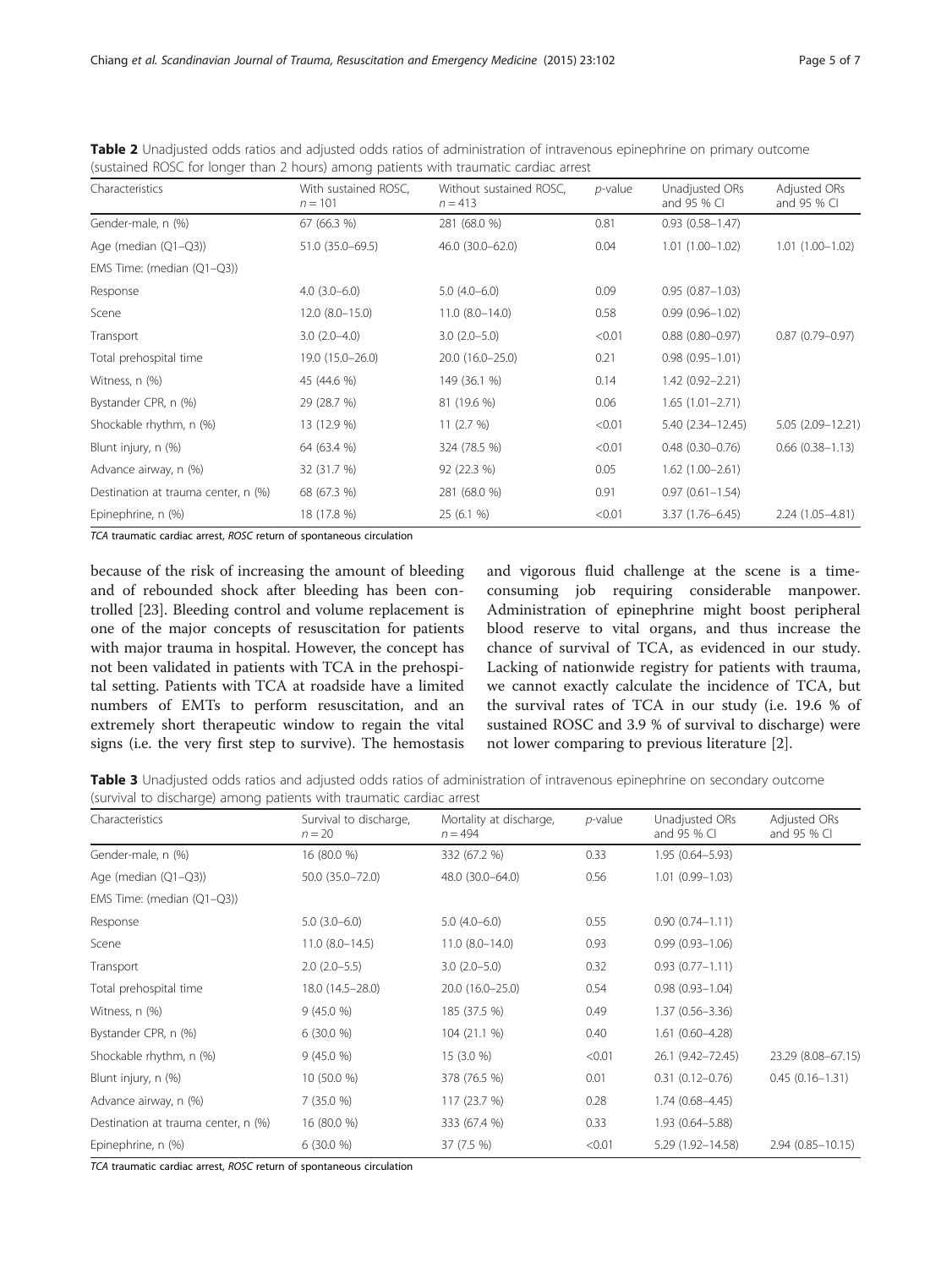<span id="page-5-0"></span>

A study by Grmec et al., although not conducted in prehospital patients with TCA as in our study, suggested that a treatment protocol including vasopressor and hydroxyethyl starch solution was associated with increased ROSC in blunt trauma patients with pulseless electrical activity [[24\]](#page-6-0). The effect of vasopressor therapy for TCA is still under debate. There are some viewpoints supporting the positive association of prehospital intravenous epinephrine and higher chance of survival observed in our study. The most common cause of TCA in the prehospital setting is due to loss of effective cardiac output because of a loss of preload caused by hypovolemic shock or obstructive shock [\[25, 26\]](#page-6-0). There are two phases of physiopathological response to acute hemorrhage [[27](#page-6-0)]. The early phase is characterized by sympathetic system activation resulting in vasoconstriction to normalize blood pressure. In the late phase, after a certain amount of preload decrease, sympathetic tone becomes inadequate, leading to a drop in vascular resistance and bradycardia, which might rapidly proceed to cardiac arrest. Theoretically, the use of vasopressors in the late stage would provide benefit to insufficient systemic vasoconstrictions, and may be useful for restoring hemodynamic parameters and reducing the need of large amount of fluid infusion, which lead to side effects such as tissue edema. This theory provides plausibility to the observation in our study, which suggested that the effect of prehospital intravenous epinephrine is even more obvious in cases with a longer prehospital time.

Despite the interesting findings depicted by this study, some limitations deserve careful considerations, and the results may not be applicable to all countries and EMSs. First of all, our study has all the inherent problems associated with retrospective design. Some sort of selection bias or the effect from other potential confounders, such as patient preceding comorbidity, in-hospital trauma care, or post-resuscitation care, could not be adjusted for, although the percentage of TCA among the epinephrine group versus the non-epinephrine group treated in the trauma center had no statistical difference. Some ongoing studies,

such as one European trial (VITRIS-vasopressin for therapy of persistent traumatic hemorrhagic shock; National Clinical Trial number 00379522), may provide more robust evidence to this issue.

Second, we do not have records of the exact amounts of intravenous fluid provided during resuscitation of patients with TCA in the prehospital setting. However, because data used in this study were collected in a metropolitan area with many tertiary hospitals, the average transport time was relatively short  $(4.1 \pm 3.6 \text{ minutes})$ and therefore, the actual amount of challenging fluid was always estimated to be less than a pack of saline (i.e. 500 ml). Third, there is some chance that cases categorized as TCA at the scene might have resulted from a pre-existing medical cardiac arrest. Some experts suggested the presenting rhythms with ventricular arrhythmias are more likely in medical cardiac arrest then in TCA [\[8\]](#page-6-0). However, in our area, EMS protocol regulates paramedics to give intravenous epinephrine to all cases of OHCA, whether they are medical or traumatic cases, so the misclassification of a non-TCA as a TCA should be a non-directional error in this study. We did have more ventricular arrhythmias in the epinephrine group. However, the effect of epinephrine on patient survival remained significant after adjustment for shockable rhythms. Finally, the lack of long-term outcomes makes the evidence found in this study not that robust. Longterm outcomes are of paramount importance after injury. However, in our current database from June 1 2010 and May 31 2013, we did not have the information. We are now setting up a newly developed trauma registry in Taipei City, in which we will collect functional status at the 6th month and 12th month after injury in the future.

## Conclusion

In summary, among patients with TCA in an Asian metropolitan area, administration of intravenous epinephrine in the prehospital setting was associated with higher sustained ROSC and survival to discharge, especially for those with longer prehospital time.